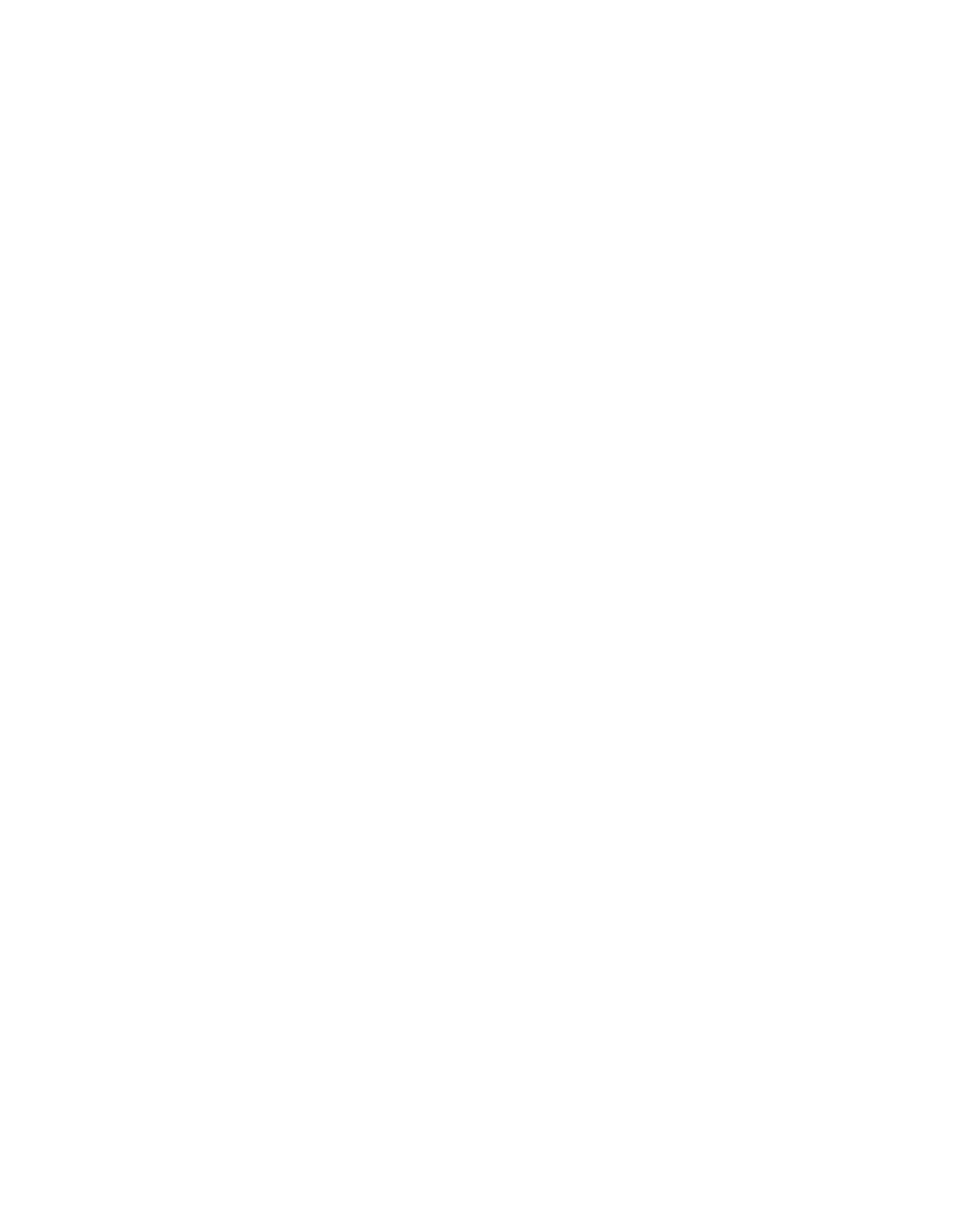### **BURKE, Justice.**

[¶1] Appellant, Frank Rodriguez, challenges his conviction on a felony charge of battery of a household member, third or subsequent offense, in violation of Wyo. Stat. Ann.  $\frac{6-2-501(f)(ii)}{Lexi sNexi s2009}$ . We will affirm.

#### *ISSUES*

[¶2] Mr. Rodriguez presents these issues:

- 1. Did the admission of the alleged victim's statements through the testimony of the investigator violate Appellant's right to confront the witness against him?
- 2. In denying Appellant's motion for judgment of acquittal, did the district court improperly shift the burden of proof to the defense?
- 3. Was defense counsel ineffective in (1) failing to object to the alleged victim's statements introduced through the testimony of the investigating officer, and (2) by calling the alleged victim as a witness, thereby waiving Appellant's argument that he had been denied the right to confront the witness?
- 4. Did the district court abuse its discretion by admitting evidence of uncharged misconduct and prior bad acts?

## *FACTS*

[¶3] Around noon on January 9, 2009, Mr. Rodriguez's girlfriend, RH, agreed to give him a ride in her car. The couple began to argue even before the car pulled away from the curb. RH later told the police officer that Mr. Rodriguez became "very belligerent, upset, [and] angry," and started calling her names. She got scared, pulled the car back to the curb, and jumped out of the car.

[¶4] As this occurred, three electrical workers were driving past in two separate vehicles. Each of the three witnessed different portions of the encounter between Mr. Rodriguez and RH, but collectively they testified about the entire incident. They saw RH jump out of the car, run in front of it "like she was trying to get away," and run toward the house. They saw Mr. Rodriguez jump out of the car and throw a book bag at her. When it struck her in the back, she "fell to the ground." As she tried to get up, Mr. Rodriguez "ran over, put his left hand down behind her neck, [and] pushed her to the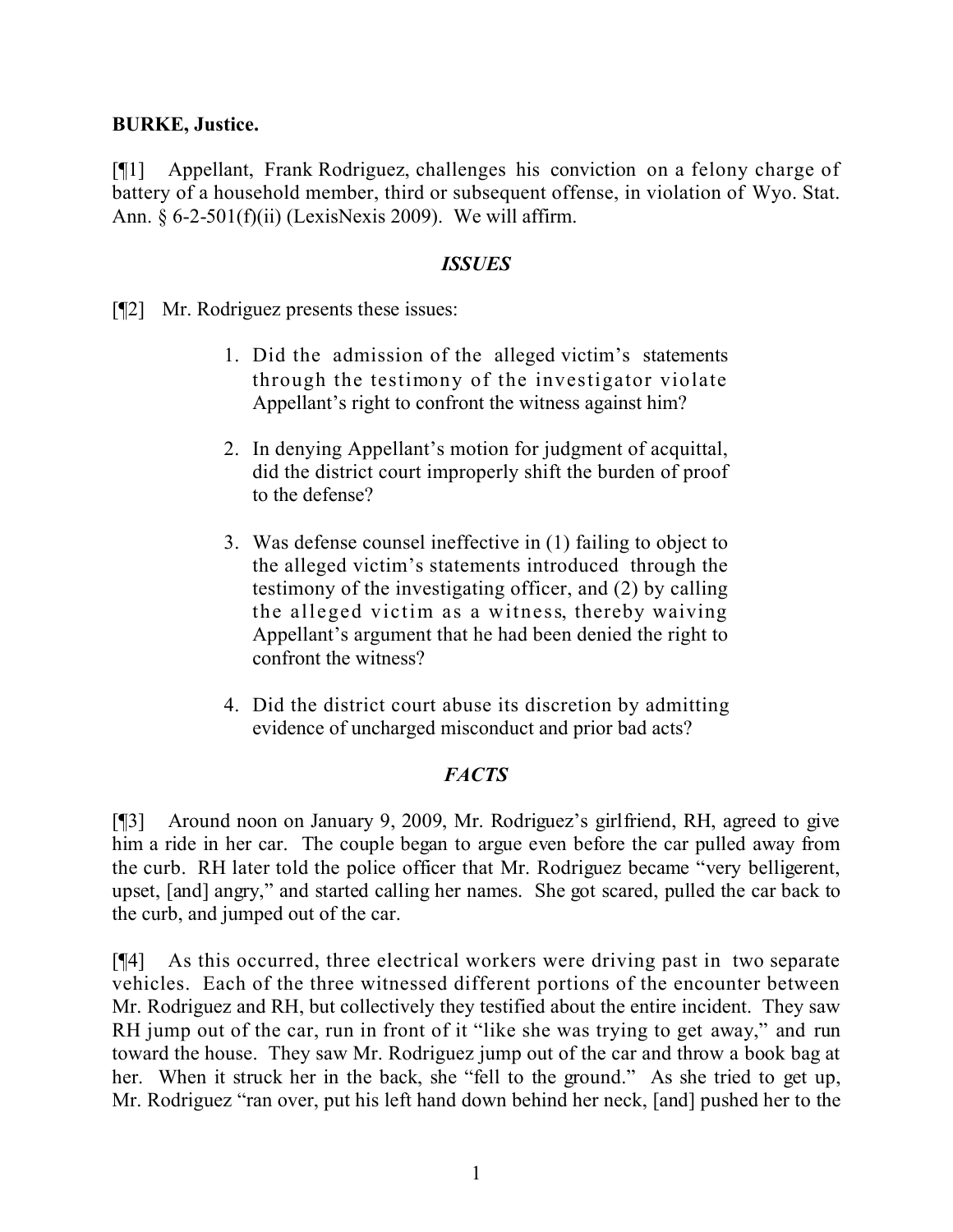ground." He then "hit her once when she was on the hood of the car, and then he hit her three more times . . . when she was on the ground." After that, RH retreated to the house, and Mr. Rodriguez walked away quickly. One of the witnesses called the police to report the incident.

[¶5] It took the police officer about five minutes to arrive at the scene. He contacted RH, who had gone inside the house. He questioned her about the incident, and in brief, she confirmed that Mr. Rodriguez had grabbed her and thrown her on the ground. The police officer's testimony about what she told him will be quoted at some length later in the discussion. On the basis of his discussion with RH, the police officer contacted Mr. Rodriguez and interviewed him. Mr. Rodriguez confirmed that RH was his girlfriend, that he had become very upset with her in the car, that she pulled the vehicle over, jumped out, and attempted to run away. He said that he had grabbed her by the jacket and shoulder in an effort to stop her from running away from him. He admitted to calling her profane names. At that point, the officer placed Mr. Rodriguez under arrest.

[¶6] At trial, RH was called as a witness by the defense. She testified that she and Mr. Rodriguez had gotten into an argument, but denied that he had hit her. Her testimony was that "he put his hand on my shoulder and asked me not to go."

[¶7] The jury apparently found the testimony of the electrical workers and the police officer more credible than RH's denial, and found Mr. Rodriguez guilty as charged. The district court sentenced him to three to five years imprisonment. Mr. Rodriguez appealed to this Court, seeking a reversal of his conviction.

# *DISCUSSION*

# *Right to confront witness*

[¶8] During trial, the police officer who first contacted RH related their conversation as follows:

> Q. Officer, how long did it take you to arrive at the location where the victim was after you got the original call?

> A. I was there very quickly. I would say, within less – probably less than five minutes.

> Q. And when you arrived at the scene, were you able to identify the victim when you arrived?

A. I was, at the residence.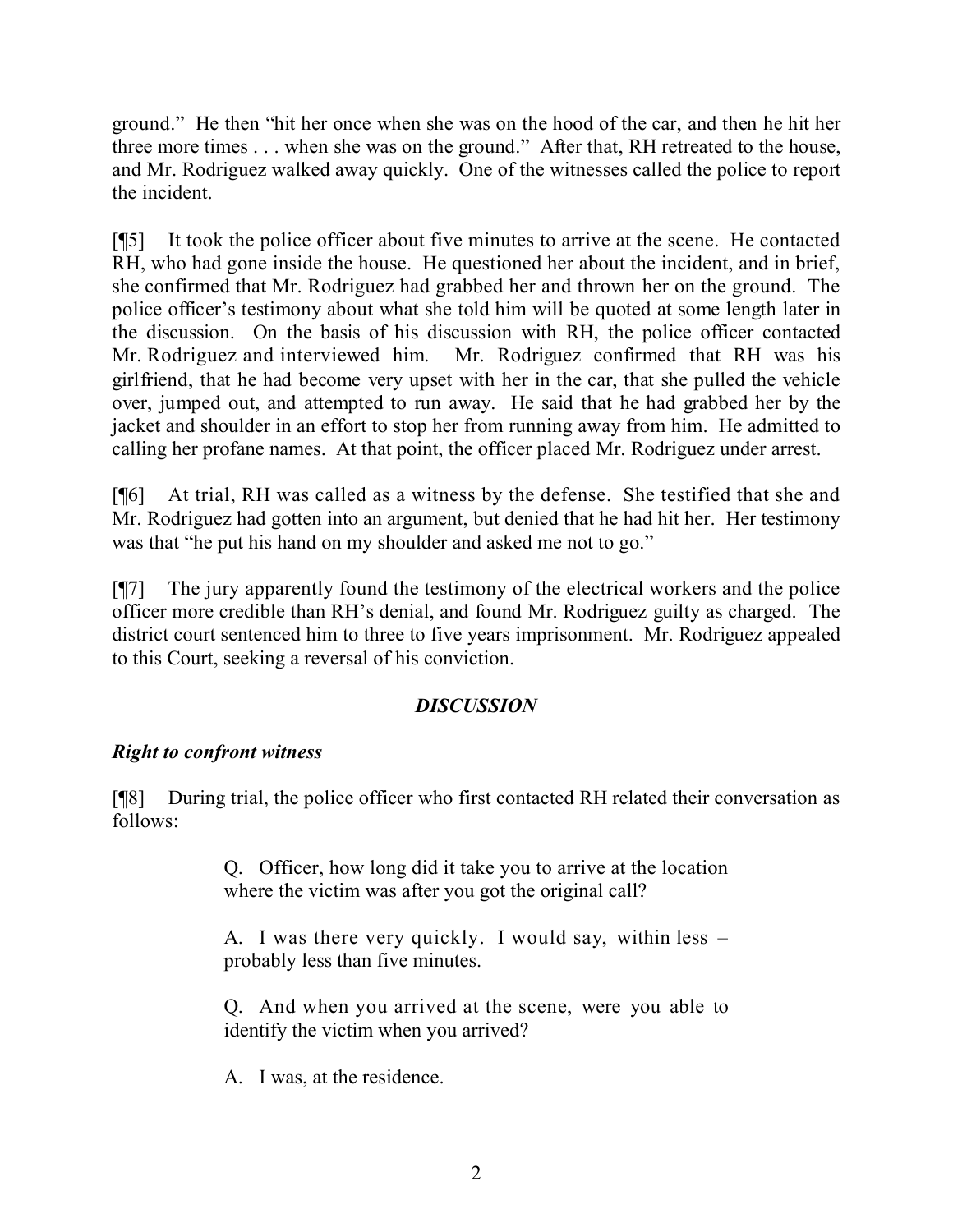Q. And when you contacted the victim, what was her physical and emotional state at that time?

A. She was out of breath. She was winded. She was very upset and distraught. She appeared to have lost her composure, and at that time, it appeared that she had been involved in some sort of physical activity.

Q. And what did you do at that point?

A. At that point, I attempted to gather information on exactly what had taken place.

Q. And what did she tell you had happened?

A. She said that she had been hanging out in her residence . . . with her ex-boyfriend Frank. That's all she gave me at that time was "Frank." She said that they had been fine; however, as she – as Frank had tried to ask her for a ride to another location in town, she had done so. . . .

Q. What did she do at that time?

A. She said that – she said that she had driven the vehicle with him in the passenger seat, and they had beg[u]n, you know, traveling away from the residence.

Q. And as they were traveling away from the residence, what did she tell you happened?

A. She said an argument ensued. She said that she observed Frank get very belligerent, upset, angry. . . . She said that she got scared and she pulled her vehicle over. . . . She then said that she attempted to run away from Mr. – Frank. She said she tried to run away from Frank. She said she ran around the vehicle.

Q. And in what manner did she tell you she was running?

A. As fast as she could.

Q. Okay. And what did she tell you happened as she ran toward the house?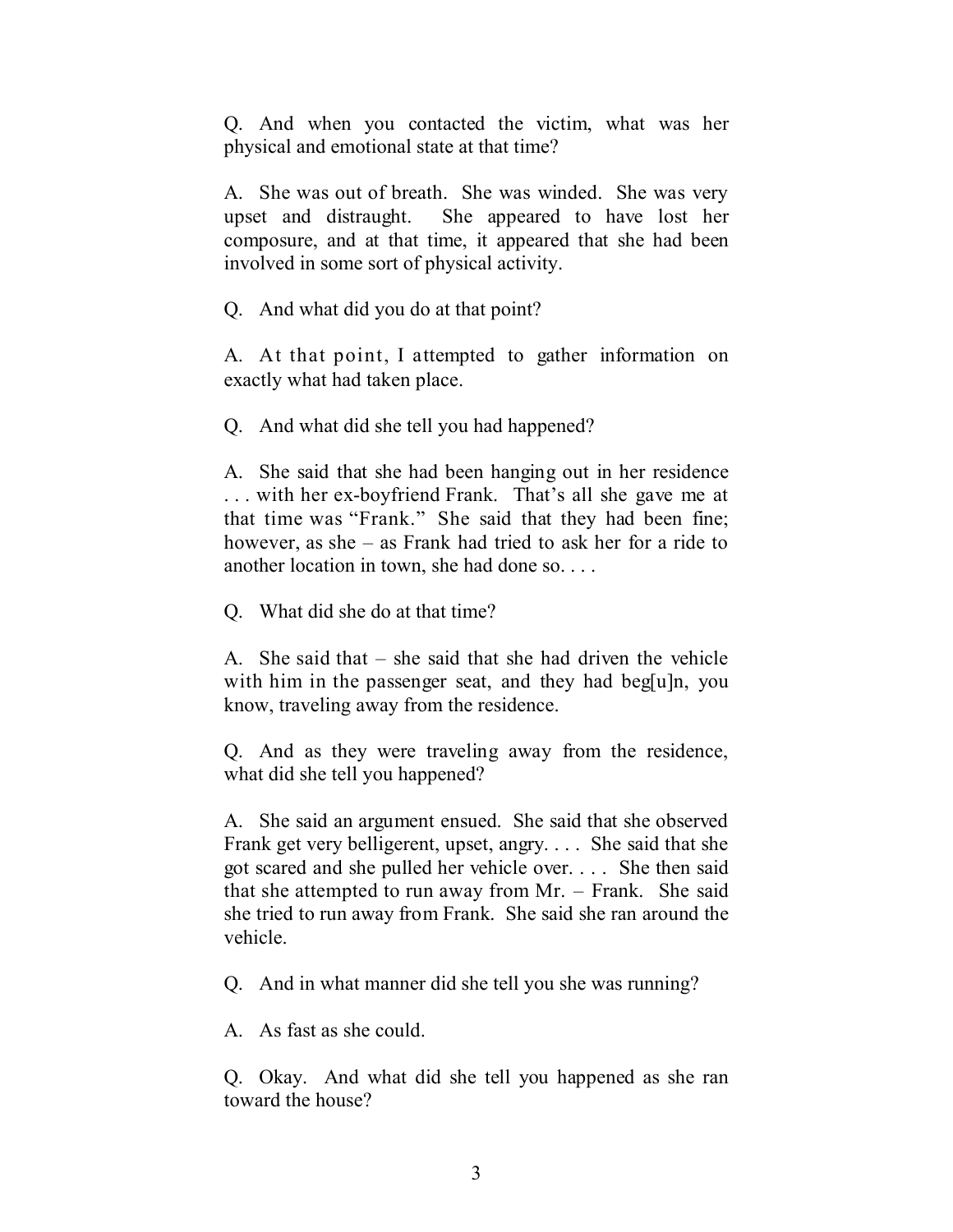A. She said that Frank followed her and chased her and grabbed her on her arm. And she actually – he grabbed her jacket and attempted to throw her on the ground.

Defense counsel did not object to the officer's testimony at trial. Mr. Rodriguez now contends, however, that the officer's testimony about what RH told him was hearsay. He claims that, because the prosecution did not call RH as a witness, he was denied his right under the Sixth Amendment to the United States Constitution "to be confronted with the witnesses against him."<sup>1</sup> Because Mr. Rodriguez claims a violation of his constitutional right to confrontation, he raises a question of law that we will review *de novo*. *Proffit v. State*, 2008 WY 102, ¶ 5, 191 P.3d 963, 966 (Wyo. 2008).

[¶9] Mr. Rodriguez relies heavily on *Crawford v. Washington*, 541 U.S. 36, 68, 124 S.Ct. 1354, 1374, 158 L.Ed.2d 177 (2004), in which the United States Supreme Court held that the Sixth Amendment's Confrontation Clause requires a trial court to exclude hearsay that is testimonial in nature unless the declarant is unavailable and the defendant has had an earlier opportunity to cross-examine the witness. Mr. Rodriguez claims that the police officer's testimony was hearsay and testimonial. Because the prosecution presented the police officer's testimony about RH's statements, but did not call RH as a witness, Mr. Rodriguez claims a violation of his Sixth Amendment right.

[¶10] The flaw in Mr. Rodriguez's argument is that RH was not unavailable as a witness. She was available. The prosecution did not call her as a witness because, as the prosecutor explained in his opening statement, she later denied that Mr. Rodriguez had hit her. Defense counsel was aware that the prosecution was not going to call RH as a witness, and in his opening statement, indicated that the defense would call her, and told the jury her testimony would be "that there was no touching . . . that nothing happened; that this is not a domestic battery." When the defense called her as a witness, her testimony, as anticipated, was favorable to Mr. Rodriguez. Because RH was available as a witness, and Mr. Rodriguez had an opportunity to confront her, he was not denied his constitutional right to confront the witness.

# *Shifting burden of proof*

[¶11] "A basic premise in our criminal law is that the burden of proof rests upon the State and never shifts." *Harper v. State*, 970 P.2d 400, 405 (Wyo. 1998). Mr. Rodriguez contends that the district court improperly shifted the burden of proof to the defense "by

 $1$  Mr. Rodriguez's brief also mentions his confrontation right under the Wyoming Constitution. As he offers no independent analysis or cogent argument based on the state constitution, we decline to address the state constitutional issue. *Leyva v. State*, 2009 WY 149, ¶ 11, 220 P.3d 791, 794 (Wyo. 2009).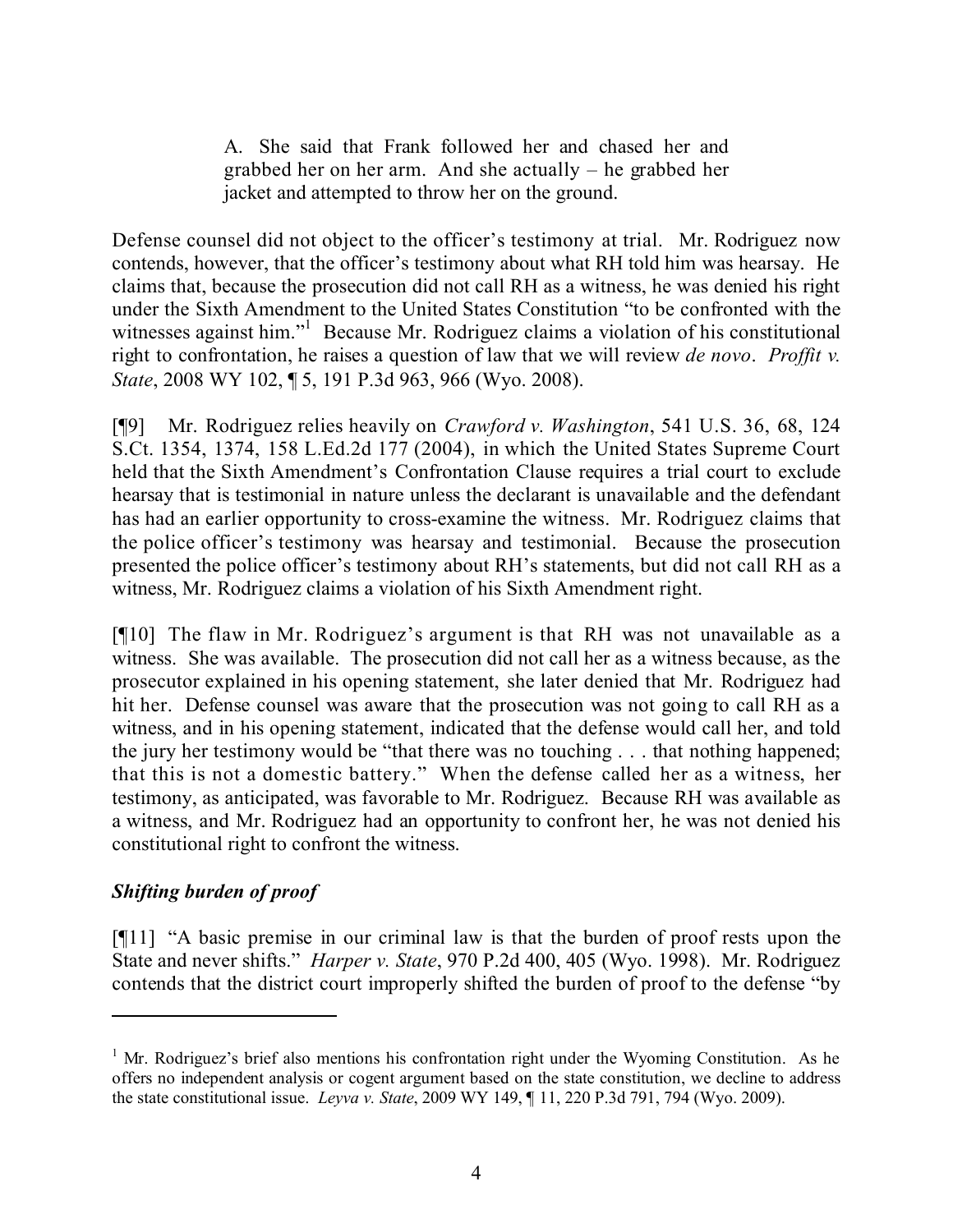forcing the defense to call [RH as a] witness." Like the previous issue, this claim raises an issue of Mr. Rodriguez's constitutional rights, and our review will be *de novo*. *Proffit*, ¶ 5, 191 P.3d at 966.

[¶12] At the close of the prosecution's case, Mr. Rodriguez moved for a judgment of acquittal. One basis for this motion was that the prosecution, by not calling RH as a witness, had denied him his opportunity to confront the witness. The district court responded:

> THE COURT: Well, let's be clear on the record. You could call the witness if you want to, couldn't you?

[DEFENSE COUNSEL:] That's correct.

THE COURT: And are you not going to call [RH]?

[DEFENSE COUNSEL:] I'm going to if you [deny] my motion.

On appeal, Mr. Rodriguez asserts that, in this exchange, the district court forced him to call the witness.<sup>2</sup> That was improper, Mr. Rodriguez claims, because the defense never has a duty to present evidence in a criminal case.

[¶13] But the district court did not force Mr. Rodriguez to call the witness. It merely pointed out that the witness was available, and asked if she would be called. It indicated that Mr. Rodriguez could choose to call her or not. As noted previously, defense counsel had said in his opening statement that he would call RH as a witness. The district court did not shift the burden of proof to the defense.

# *Ineffective assistance of counsel*

[¶14] In his third issue, Mr. Rodriguez claims that his defense counsel was ineffective because he did not object to the hearsay testimony of the police officer about RH's statements, and because he called RH as a witness, thereby waiving his Confrontation Clause claim. In order to prevail on a claim of ineffective assistance of counsel, Mr. Rodriguez must show, first, that trial counsel's performance was deficient, and second, that the deficient performance prejudiced the defense. *Strickland v. Washington*,

<sup>&</sup>lt;sup>2</sup> When arguing the motion for judgment of acquittal at trial, defense counsel asserted that there was insufficient evidence to support a conviction. The district court ruled that there was sufficient evidence. On appeal, Mr. Rodriguez does not challenge this aspect of the district court's ruling. His argument is solely that the district court erred in denying him the right to confront the witness.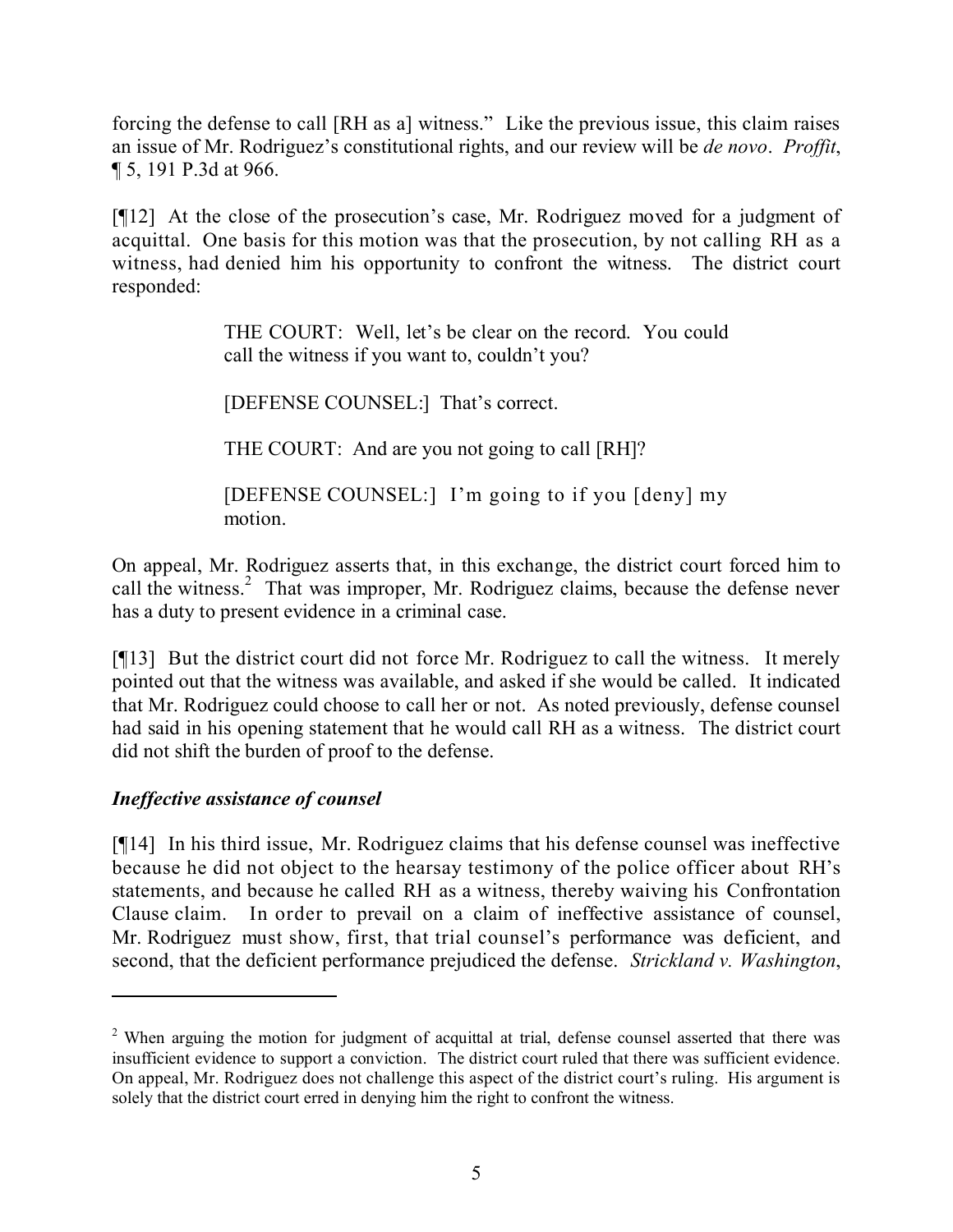466 U.S. 668, 687, 104 S.Ct. 2052, 2064, 80 L.Ed.2d 674 (1984). The issue of ineffective assistance of counsel is reviewed *de novo*. *Proffit v. State*, 2008 WY 114, ¶ 33, 193 P.3d 228, 241 (Wyo. 2008). "This Court invokes a strong presumption that counsel rendered adequate assistance and made all significant decisions in the exercise of reasonable judgment. [T]he paramount determination is whether, in light of all the circumstances, trial counsel's acts or omissions were outside the wide range of professionally competent assistance." *Schreibvogel v. State*, 2010 WY 45, ¶ 47, 228 P.3d 874, 889 (Wyo. 2010) (internal citation and quotation marks omitted).

[¶15] When the police officer testified about the statements made to him by RH, defense counsel did not object to the hearsay nature of the testimony. Mr. Rodriguez claims it is "difficult to discern" what trial strategy led to the lack of objections. We, however, can readily discern several possibilities. For example, the officer's testimony may not have been hearsay. "If the testimony was elicited in an effort to provide context for the officer's investigation, rather than for the truth of the matter asserted, it is admissible for [that] limited purpose." *Id.*,  $\sqrt{28}$ , 228 P.3d at 884. In Mr. Rodriguez's trial, the officer's testimony about RH's statements might have been admitted to explain the course of his investigation. RH identified Mr. Rodriguez, prompting the officer to interview him.<sup>3</sup> Based in part on Mr. Rodriguez's admissions, the officer then arrested him.

[¶16] Even if the testimony was hearsay, it might have been admissible under one of the exceptions to the hearsay rule. The "excited utterance" exception, W.R.E. 803(2), allows the admission of hearsay "relating to a startling event or condition made while the declarant was under the stress of excitement caused by the event or condition." As the police officer testified, he arrived within approximately five minutes of the incident, and RH was "very upset and distraught" and "appeared to have lost her composure." *Compare Streitmatter v. State*, 981 P.2d 921, 926-27 (Wyo. 1999) (An officer's recitation of statements by the victim, who did not testify at trial, were admissible under the "excited utterance" exception even though there was a forty-five minute interval between the commission of the crime and the statements to the officer.).

[¶17] For these and other possible reasons, defense counsel might have believed that a hearsay objection would be ultimately unsuccessful and only draw unwanted attention to the testimony. We have previously observed that a failure to object may not be a failure at all, but rather, a tactical decision. *Cazier v. State*, 2006 WY 153, ¶ 19, 148 P.3d 23, 30 (Wyo. 2006). In the circumstances of Mr. Rodriguez's trial, we cannot say that his defense counsel's performance was deficient.

[¶18] Moreover, Mr. Rodriguez suffered no prejudice from the lack of hearsay

<sup>&</sup>lt;sup>3</sup> "In such a situation, a limiting instruction would be appropriate if requested by the defendant." *Schreibvogel*, ¶ 28, 228 P.3d at 884. Mr. Rodriguez did not make such a request.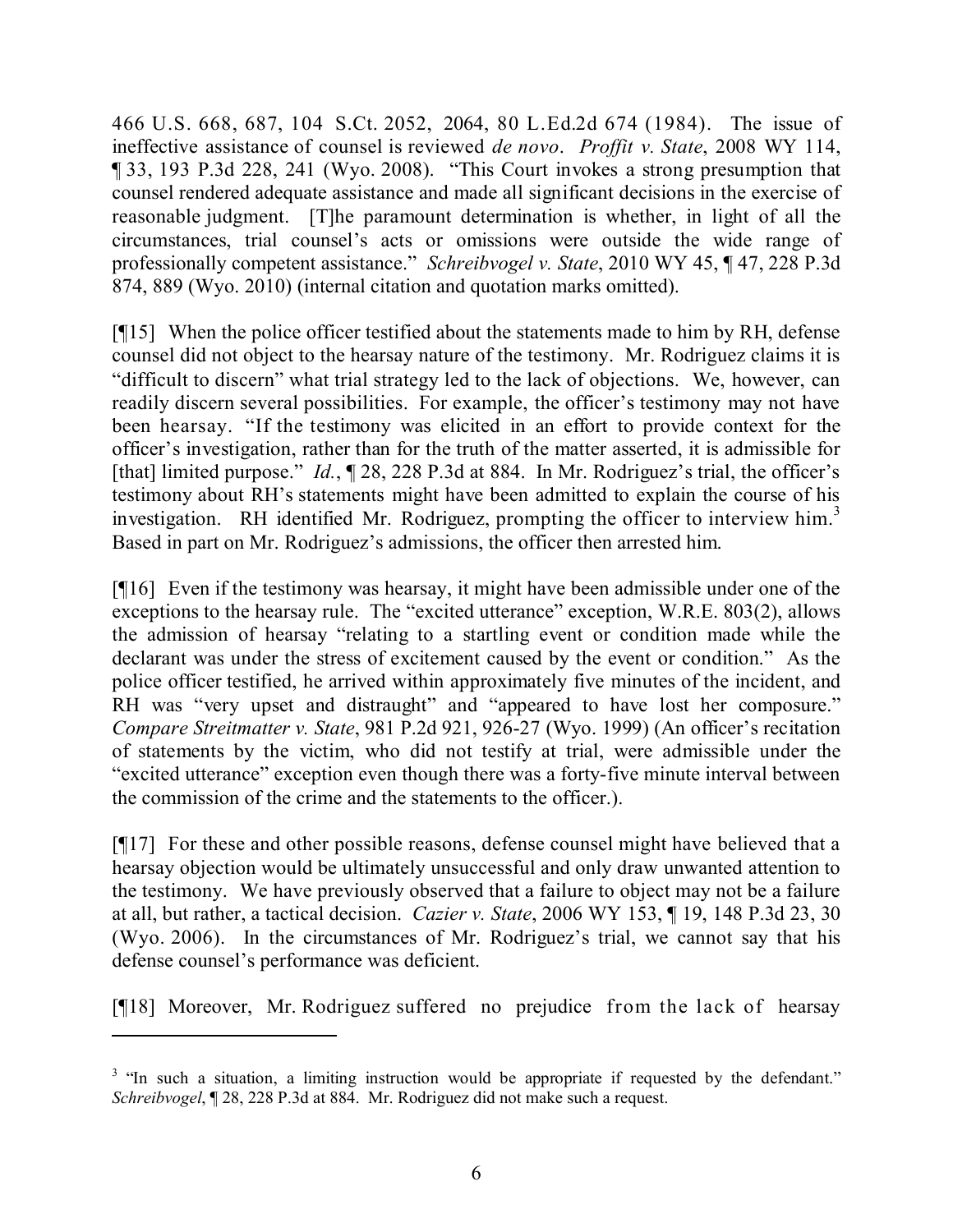objections. There was no question that a dispute occurred. Mr. Rodriguez admitted to the officer that he had become upset with RH while they were in the vehicle. He admitted calling her profane names and grabbing her in an attempt to prevent her from leaving the vehicle. The police officer testified that he observed RH in an emotional and distraught condition shortly after the incident. Although RH, in her testimony, denied that she had been struck by Mr. Rodriguez, she confirmed that a dispute had occurred, that she was fearful, and had exited the vehicle to escape from Mr. Rodriguez. More significantly, this is not a case in which domestic violence took place in private, with the couple as the only witnesses. This is a case in which the incident took place outdoors, and there were three eyewitnesses to the incident. They testified that Mr. Rodriguez threw his book bag at RH and then hit her several times. Given their testimony, there is no reasonable possibility that the jury's verdict would have been more favorable to Mr. Rodriguez if the district court had excluded the police officer's testimony about what RH said to him. *See Wilks v. State*, 2002 WY 100, ¶ 21, 49 P.3d 975, 984-85 (Wyo. 2002) ("An error is harmful if there is a reasonable possibility that the verdict might have been more favorable to the defendant had the error never occurred.").

[¶19] Mr. Rodriguez also contends that he received ineffective assistance of counsel because his trial attorney called RH as a witness, thereby waiving his Confrontation Clause claim. However, we did not reject Mr. Rodriguez's Confrontation Clause claim on the basis of waiver. We rejected it because the witness was available to testify and be confronted. Given RH's favorable testimony, defense counsel's decision to call her as a witness cannot be deemed deficient performance. Mr. Rodriguez has failed to establish his claim of ineffective assistance of counsel.

## *404(b) evidence*

[¶20] As his final issue, Mr. Rodriguez claims that the district court erred in admitting evidence of Mr. Rodriguez's prior assaults against household members. He contends that the admission of this evidence was contrary to W.R.E. 404(b). "A trial court's decision on the admissibility of evidence is entitled to considerable deference, and will not be reversed on appeal unless the appellant demonstrates a clear abuse of discretion." *Leyva v. State*, 2007 WY 136, ¶ 17, 165 P.3d 446, 452 (Wyo. 2007).

 $[$ [[21] W.R.E. 404(b) provides that:

Evidence of other crimes, wrongs, or acts is not admissible to prove the character of a person in order to show that he acted in conformity therewith. It may, however, be admissible for other purposes, such as proof of motive, opportunity, intent, preparation, plan, knowledge, identity, or absence of mistake or accident.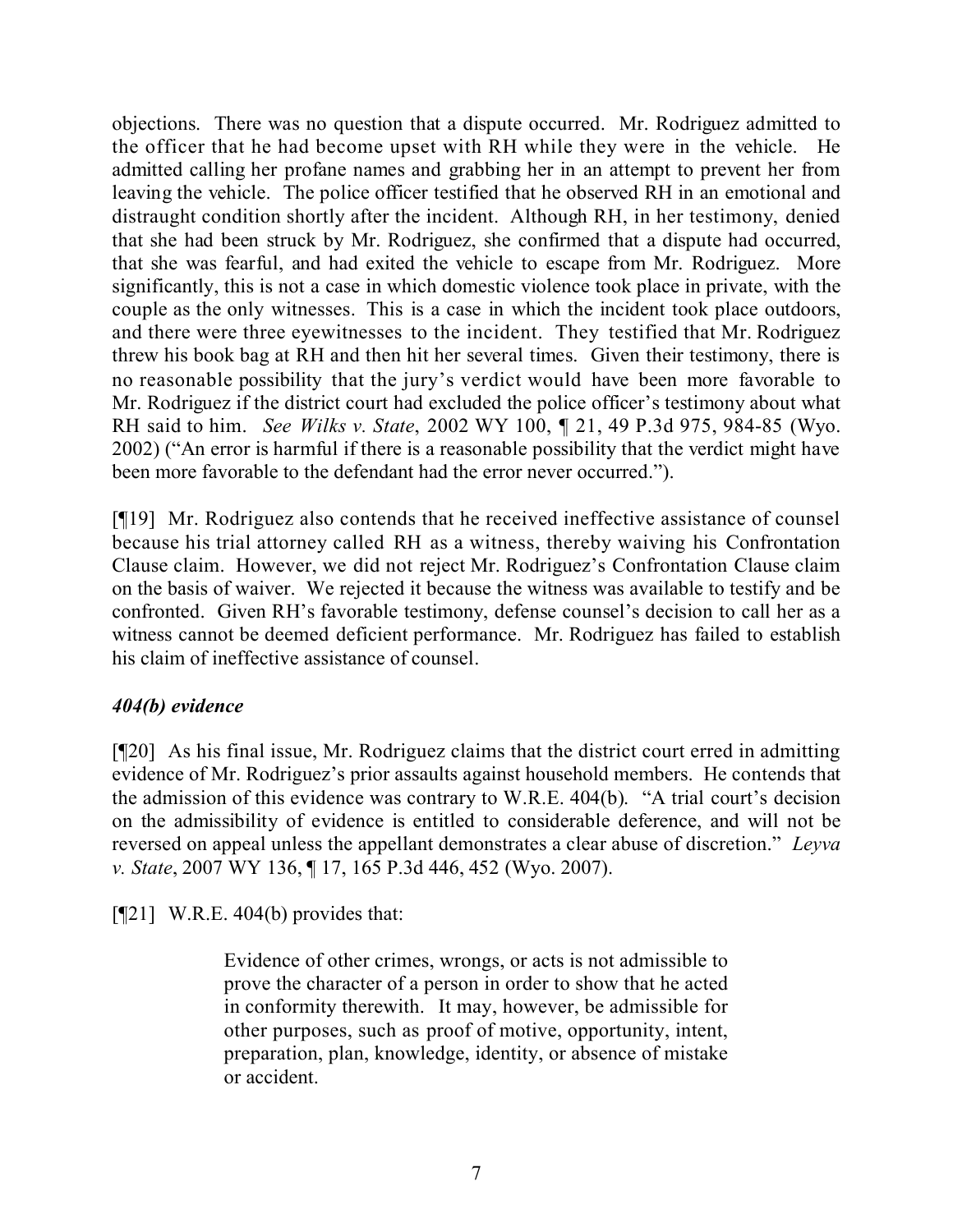We have explained that:

A core principle of W.R.E. 404(b) is that the defendant in a criminal case "should not be convicted because he is an unsavory person, nor because of past misdeeds, but only because of his guilt of the particular crime charged." 1 Christopher B. Mueller & Laird C. Kirkpatrick, *Federal Evidence* § 4:21, at 691-92 (3d ed. 2007).

*Leyva*, ¶ 19, 165 P.3d at 452. On the other hand, "Evidence of other crimes, wrongs, or acts is admissible if it serves a proper purpose, and is excluded only if its sole purpose is to prove that a defendant has a disposition to commit crimes." *Id*., ¶ 27, 165 P.3d at 454.

[¶22] Prior to trial, Mr. Rodriguez filed a request for notice of the prosecution's intent to introduce evidence of prior bad acts. The prosecution responded that it intended to introduce evidence of four such acts: (1) Mr. Rodriguez's battery of RH on March 19, 2007, and his subsequent plea of guilty to a charge of battery of a household member; (2) his battery of her on April 8, 2007, and his guilty plea to breach of peace; (3) his battery of her on July 4, 2008, and his subsequent plea of guilty to a charge of battery of a household member; and (4) his battery against RH's younger sister, in RH's presence on August 10, 2007, and his guilty plea on a charge of battery. The prosecution explained the purpose it intended this evidence to serve. It anticipated that Mr. Rodriguez's defense would be "that he in fact never grabbed [RH] as she ran from him but that her coat caught onto a vehicle as she ran away," or that "if he did touch [RH] at any time that it was not done in a rude[,] insolent or angry manner."<sup>4</sup> To counter these defenses, the prosecution intended to offer evidence of prior batteries against RH to show Mr. Rodriguez's "lack of mistake or accident in the unlawful touching" of RH.

[¶23] The district court followed the procedures and performed the analysis we set forth in *Gleason v. State*, 2002 WY 161, ¶ 18, 57 P.3d 332, 340 (Wyo. 2002) and *Vigil v. State*, 926 P.2d 351, 357 (Wyo. 1996). It held a pre-trial hearing to consider the admissibility of this evidence. In a thorough and detailed decision letter, the district court explained its analysis:

> Because of the inherent risk of unfair prejudice, the Wyoming Supreme Court has adopted the *Vigil/Herndon* test in addressing the admissibility of "prior bad act" evidence. *See Temen v. State*, 2009 WY 25, [¶¶ 16-17], 201 P.3d 1139,

<sup>&</sup>lt;sup>4</sup> Wyo. Stat. Ann. § 6-2-501(g)(i) provides that a person is guilty of unlawful contact if he "[t]ouches another person in a rude, insolent or angry manner without intentionally using sufficient physical force to cause bodily injury to another."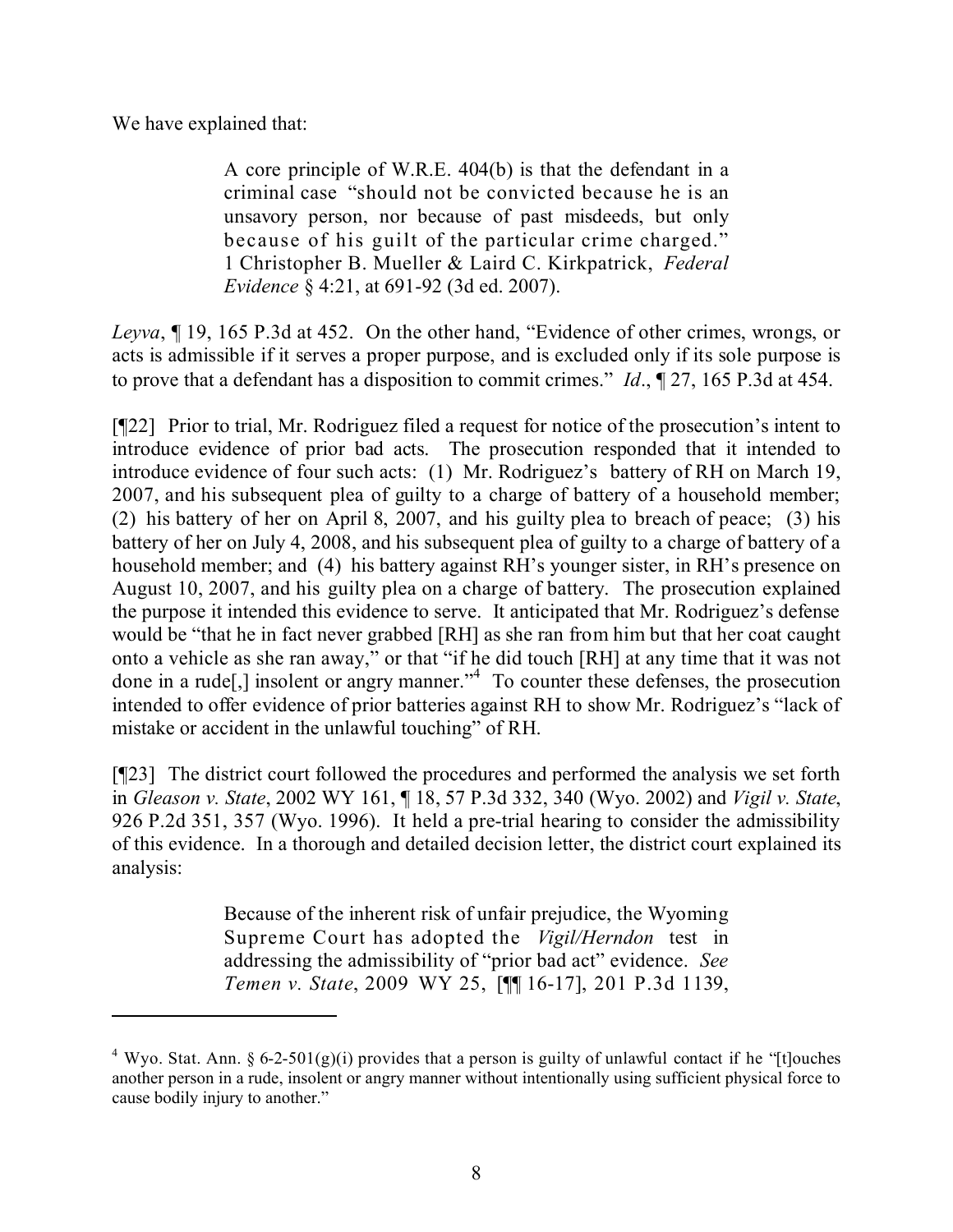1143-45 (Wyo. 2009); . . . *Sorensen v. State*, 895 P.2d 454 (Wyo. 1995). Accordingly, such "bad act" evidence is admissible if:

1) the evidence is offered for a proper purpose;

2) the evidence is relevant;

3) the probative value of the evidence is not substantially outweighed by its potential for unfair prejudice; and

4) upon request, the trial court instructs the jury that the similar acts evidence is to be considered only for the proper purpose for which it was admitted.

[¶24] After careful consideration of pertinent case law and treatises, the district court concluded that the evidence was being offered for a proper purpose:

> The Wyoming Supreme Court has addressed prior incidents of battery or domestic violence in these sorts of cases, stating:

> > Technically, the testimony describing what happened before and after the charged assault constituted Rule 404(b) evidence because it described other assaults by Mr. Sarr upon Ms. Wing. Therefore, it was not admissible if its only purpose was to show Mr. Sarr's character and that he acted in conformity with it. However, it was admissible if offered to prove other consequential facts. For example, **evidence offered to prove course of conduct is admissible when it is relevant and necessary to give a jury a complete understanding of what occurred**. . . .

*Sarr v. State*, 2007 WY 140 [¶ 19], 166 P.3d 891, 896-97 (Wyo. 2007) (emphasis added). *See also Bromley v. State*, 2007 WY 20, ¶ 9, 150 P.3d 1202, 1207 (Wyo. 2007) (recognizing that course of conduct evidence involving uncharged misconduct is admissible if it forms part of the history of the event or serves to enhance the natural development of the facts).

Here, Rodriguez's alleged conduct on the date in question is consistent with a course of conduct previously established in his relationship with [RH], which course of conduct is shown by incidents #1-3 above and even with respect to incident #4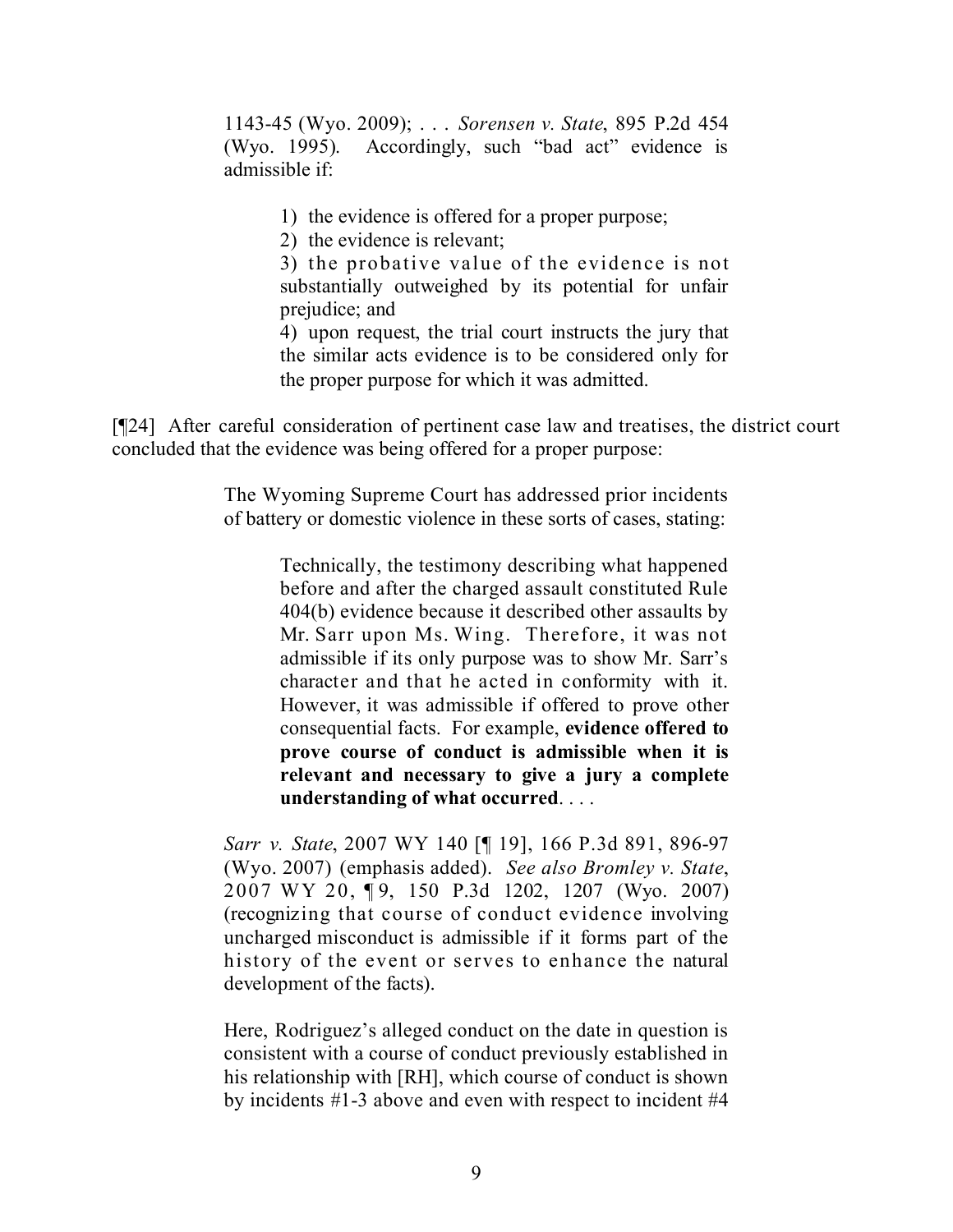which, although it involved a physical assault on [RH's] sister, was rooted in anger and jealousy toward [RH] herself.

Perhaps more importantly, this "background" information is necessary to put the current incident in context and explain to a jury why [RH] pulled over the car and ran to safety. [Her] history with Rodriguez is important in explaining her behaviors and actions to a jury. Just as in *Thomas v. State*, 2006 WY 34, ¶ 34, 131 P.3d 348, 358 (Wyo. 2006), this evidence demonstrates an ongoing pattern of Rodriguez's behavior . . . and helps to refute Rodriguez's claim that [RH] caused her own injuries when she fled. *Id*. These are proper purposes for the admission of 404(b) evidence.

(Emphasis in original.)

[¶25] The district court also concluded that the evidence was relevant: "The explanation" of the current event, viewed in light of the violent history between these parties, helps to explain [RH's] behavior and [Mr.] Rodriguez's conduct and, further, refutes the defense offered by Rodriguez that no 'touching' occurred." The district court carefully weighed the probative value of the evidence against its potential for unfair prejudice:

> In determining the probative value of these acts committed by [Mr.] Rodriguez, it is quite clear that [he] committed these acts, as evidenced by his prior convictions. Currently, [he] disputes that any touching occurred in the incident at issue here or, possibly, that any "rude, angry, or insolent" touching occurred. The only evidence of the alleged misconduct will come from the testimony of eye witnesses, as [RH] claims no battery occurred. This prior "bad acts" evidence is somewhat cumulative in the sense that it details several incidents of domestic violence but not *unnecessarily* cumulative because the repeated incidents are necessary to explain the history and course of conduct between these parties. Finally, all of the "bad act" evidence is relatively recent, having happened within the past two  $(2)$  years.

> In addressing the prejudicial nature of this evidence, the Court is wholly aware that this evidence does not place [Mr.] Rodriguez in a favorable light. The previous acts are reprehensible, though not more so than the currently charged misconduct. [RH] may be a sympathetic victim, though she presents complicated issues in terms of her own background